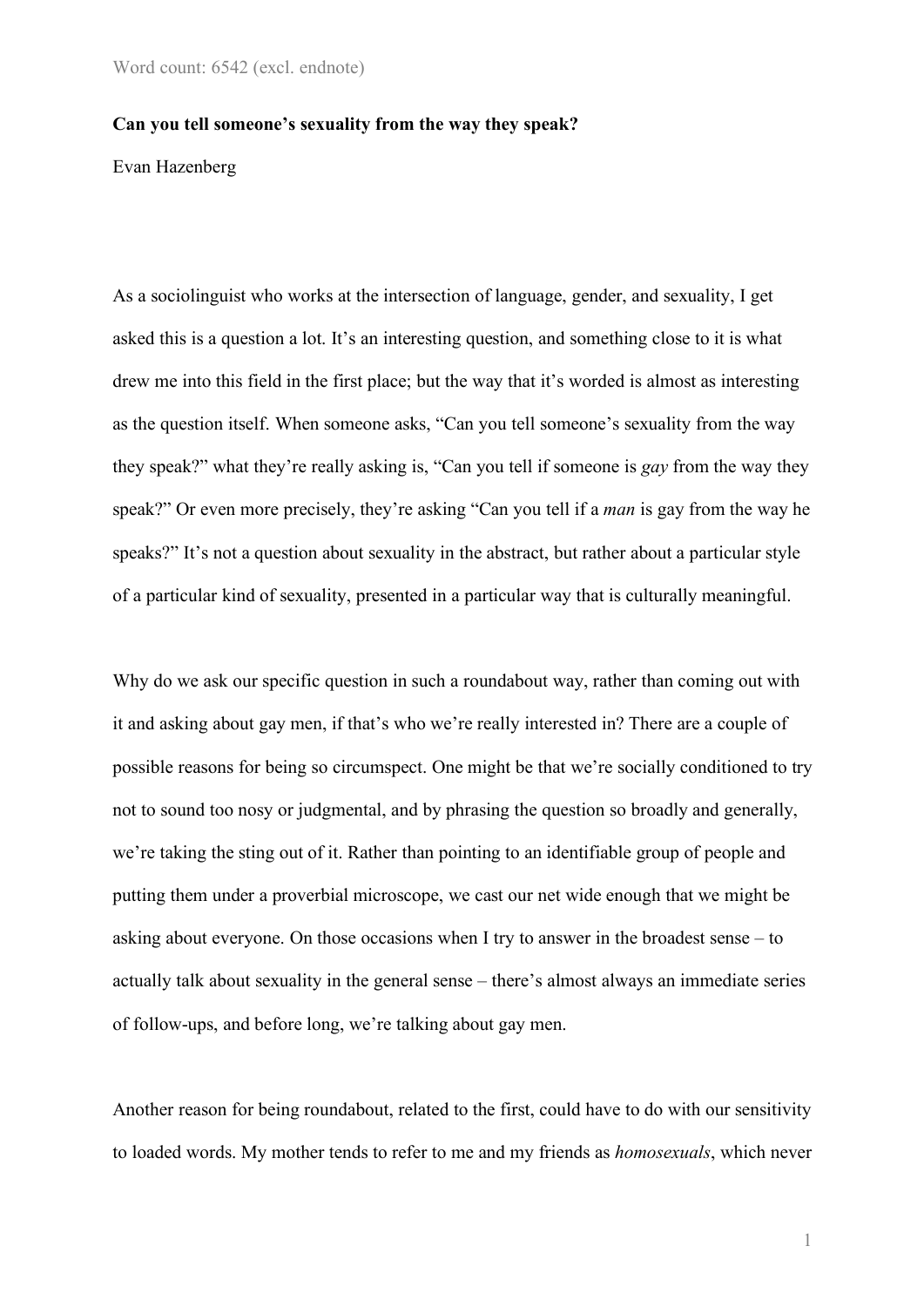fails to make me cringe, while my use of *queer*<sup>i</sup> to describe myself makes her distinctly uncomfortable. We've had different experiences of those two words, and they mean different things to each of us. Rather than accidentally picking the wrong word, one with unintended political or social baggage, we may choose to ask about the more neutral *sexuality*, which is non-specific enough that people are unlikely to take offense. It's a safe way to ask a potentially awkward question.

A third possibility has to do with *markedness*: the extent to which we notice differences and measure those differences against a background 'normal'. If I say hello to someone at a bus stop, I almost don't notice it if they say hello back, because it's expected. I *do* notice it if they turn their back on me, or start shouting insults, because that's not following the social script of normalness that I'm expecting. Echoing a polite greeting is *unmarked*, anything else becomes *marked*. In most of the world, heterosexuality is unmarked, and so goes unnoticed, and unquestioned. We don't feel the need to interrogate and understand unmarked things, because they're so taken for granted that they're common-sense, obvious even. A woman holding hands with a man doesn't warrant closer inspection or classification, because it seems perfectly 'normal' and 'natural'. In contrast, two women or two men holding hands – especially two men – is marked enough that it sticks out to us. The same is true of how we use language: people who sound straight, whatever that means, go unnoticed and uninspected; they sound more or less like we expect them to. But anyone who deviates from that draws our attention, and with it our curiosity. We're not interested in what it means to sound 'straight' in the same way that we're not interested in someone saying "hi" back to us – it's normal, so who cares? What we're interested in are the places where things and people don't follow the script we're expecting.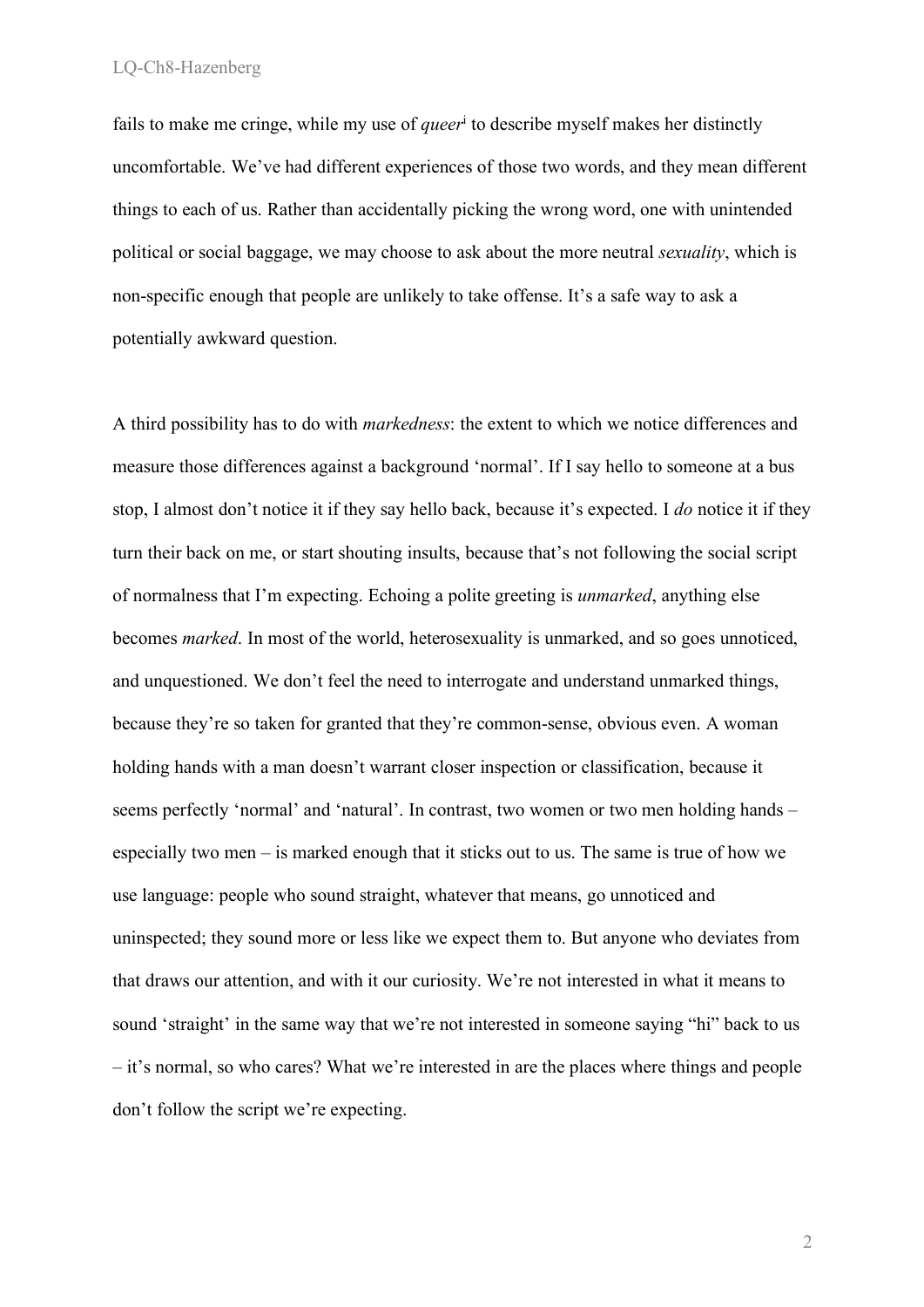# **Scripts and expectations**

Western societies, for better or worse, have a lot of scripts about gender and sexuality. They're not the same from place to place, and intercultural miscommunications are quite common. My sister worked for a while in western Canada with a colleague who was visiting from Italy, and he couldn't understand why none of the women he met seemed interested in him, despite his best efforts at being charming and seductive. What was happening was that his flamboyant Italian machismo – which indexed heterosexual masculinity in Italy – was being interpreted by Canadian women as gay; his attempts at seduction came across as camp rather than passionate, and so his attempts at seduction weren't taken seriously. Similarly, when I first moved from Canada to New Zealand, it took me a while to realize that short rugby shorts with pastel shirts meant hipster-sporty, rather than queer. The point here is not the particulars of cultural customs, or of the differences between them, but rather that these social scripts for masculinities and femininities (both heterosexual and otherwise) exist in the first place. We are constantly taking in endless small cues about identity, and knitting them together into an understanding of people's social identities.

So what about sexuality and language? The way that someone speaks is one of the cues that we pay attention to when we're figuring them out. We take what they actually do – what they say and how they say it – and hold it up against the scripts in our head for comparison. At this level, we're mostly talking about stereotypes: how close does a given person come to the idealized notions we carry around with us? We all carry models of different types of women and men in our heads, based on our own experiences of actual human beings that we've met in the world, but also on what we're shown through media channels. If you've never actually met and interacted with a gay man, for example (that you know of), then your understanding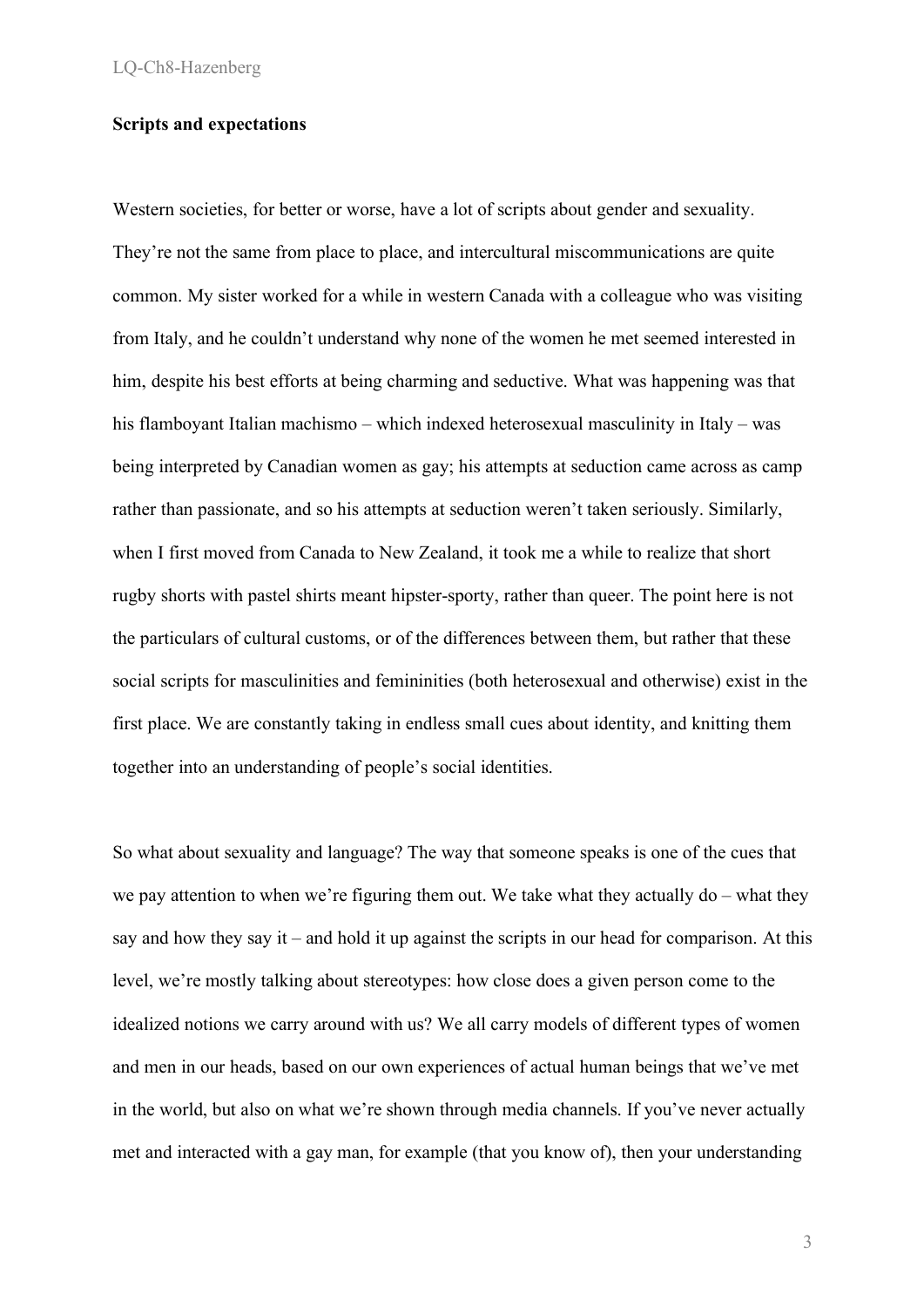of what 'gay men' as a group look, sound, and act like will be heavily influenced by what you've seen on television and in movies. If you've got gay friends, on the other hand, then you may be attuned to a broader range of gay masculine identities than the relatively narrow tropes shown in the media. And if you yourself are part of a queer community, your awareness will be even more nuanced still.

When any new show comes on with queer principal characters, my friends tend to have one of two responses: half of them celebrate the visible representation of people who look and sound like them, while the other half roll their eyes and complain about the perpetuation of stereotypes. The queer identities that end up on our screens are often a simplistic linedrawing of a very complicated social space: it's not that they're wrong exactly, but they're only showing part of the story. There are dozens of ways to be gay – dozens of different subcultures with their own identities and presentations – but only a handful of those ways are clearly interpretable to people outside of queer communities. Those queer identities that are easily interpretable are the ones that people grab onto and use as a guide to making sense of queer identities more generally.

Stereotypes also play a part in research on language and sexuality. For one thing, they can help identify the really salient aspects of language that highlight sexuality – the things that people notice about how gay men speak, for example, give us a good place to start in investigating differences in language use. How different is different enough to be noticed? What happens with differences that don't get noticed? Stereotypes also tell us something about how we socially classify the language that we encounter. There was a really neat experiment done in Michigan, along the US-Canada border, that looked at the effect of social filters on the perception of language variation (Niedzielski 1999). There's a particular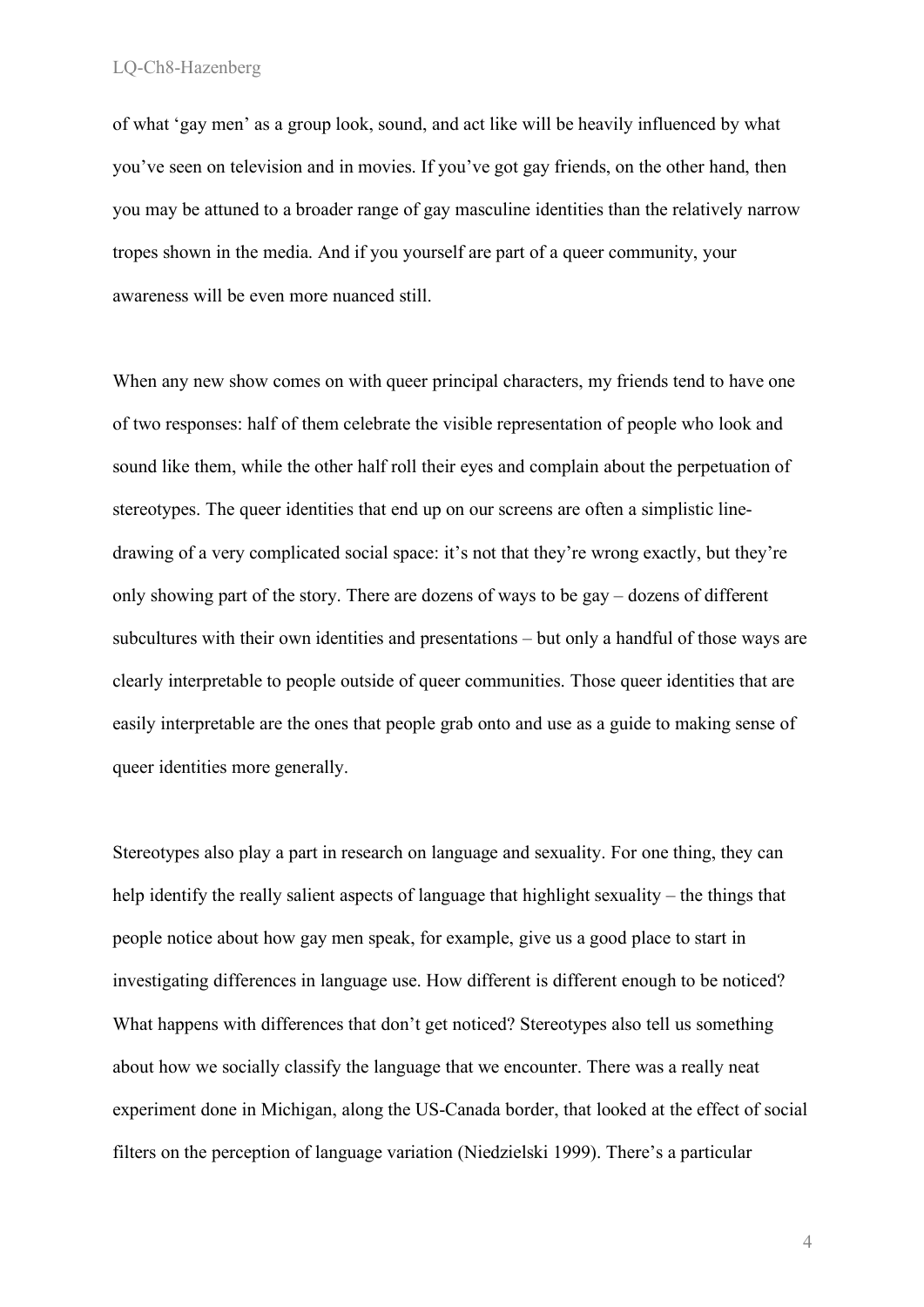pronunciation of some vowels that is a stereotype of Canadian English, but that is also widespread in Michigan, although people from Michigan don't know that. What Niedzielski found was that people from Michigan only perceived the Canadian-like pronunciation when they were told that they were hearing a recording of a Canadian. When they were told that they were listening to someone from Michigan, they didn't perceive the Canadian pronunciation. What this means for us is that there are probably some linguistic features that have become stereotypically associated with the speech of gay men, even though they're also present in the speech of other groups of people, but we only notice them when our social filters tell us to. We can use stereotypes to help investigate similarities in language use as well as differences.

Of course, similarities and differences exist between any two groups, as they do between any two individuals. In one sense, individuals scale up into groups, and groups decompose into individuals. But that individual-group dynamic isn't always very straightforward: what seems true of a group isn't necessarily equally true of all of the individuals in that group, and the things that make people individuals get distorted when we start grouping them together. This can pose a methodological problem for language and sexuality research, or indeed any research that aims to understand complex social phenomena such as identity, and what effect those phenomena have on behaviour. If we want to understand the relationship between language and sexuality, should we be looking at the group, or at the individual?

On the one hand, we form impressions about groups of people based on patterns that we notice. If, for instance, I meet one left-handed person who sneezes a lot, I might not read too much into that: I might file those two observations (that she is left-handed and sneezes a lot) as two independent facts about her as an individual. But if I then meet another ten left-handed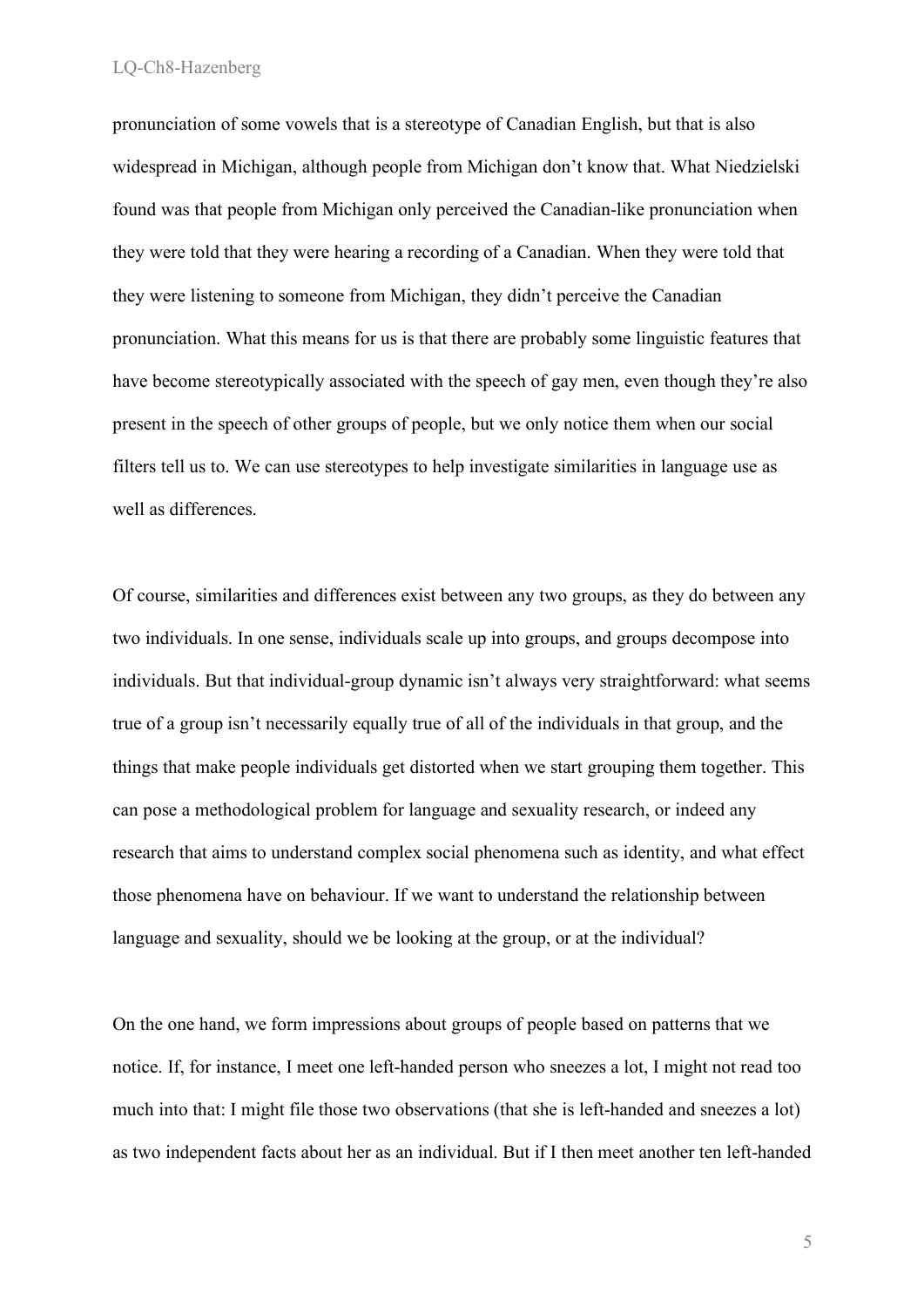people who also sneeze a lot, I might start to make an unconscious association between lefthandedness and sneezing. And that in turn, is likely to affect both my perception of people who sneeze (I might decide that they're probably left-handed) and my expectation of lefthanded people (I might start to look for reasons why someone *isn't* sneezing as much as I expect them to). And in fact, once I've got that association in my mind, meeting one or two left-handed people who don't sneeze won't necessarily shift my perception of that lefthandedness/sneezing relationship: I can classify them as non-sneezing exceptions to the pattern that I've already identified, without having to rethink the fundamental basis of my classification system. Our perceptions of social phenomena are affected by our experiences (the things that we've noticed about the world around us), and we average out our multiple individual experiences according to the social categories relevant to those experiences (categories such left-handed people, or gay men). Ultimately, we end up with a kind of generalized set of expectations about the behaviours of groups of people, and use those expectations in interpreting what people do. Viewed from that perspective, then, it makes sense to study groups of people as a way to understand how we come to have the expectations that we do.

On the other hand, those averaged out generalizations don't actually represent the specific behaviours of individuals, so they're not a very useful tool for understanding what people actually do. For one thing, averaging out can selectively ignore meaningful differences, which is one reason why it's so easy to misrepresent statistics. My favourite cautionary tale on that point the following 'statistic': The average human being has one ovary and one testicle. Mathematically, that's not inaccurate – if you added up all of the ovaries, and then separately added up all of the testicles, and divided each number by the total number of people, you would end up with an average distribution of one of each per person. But that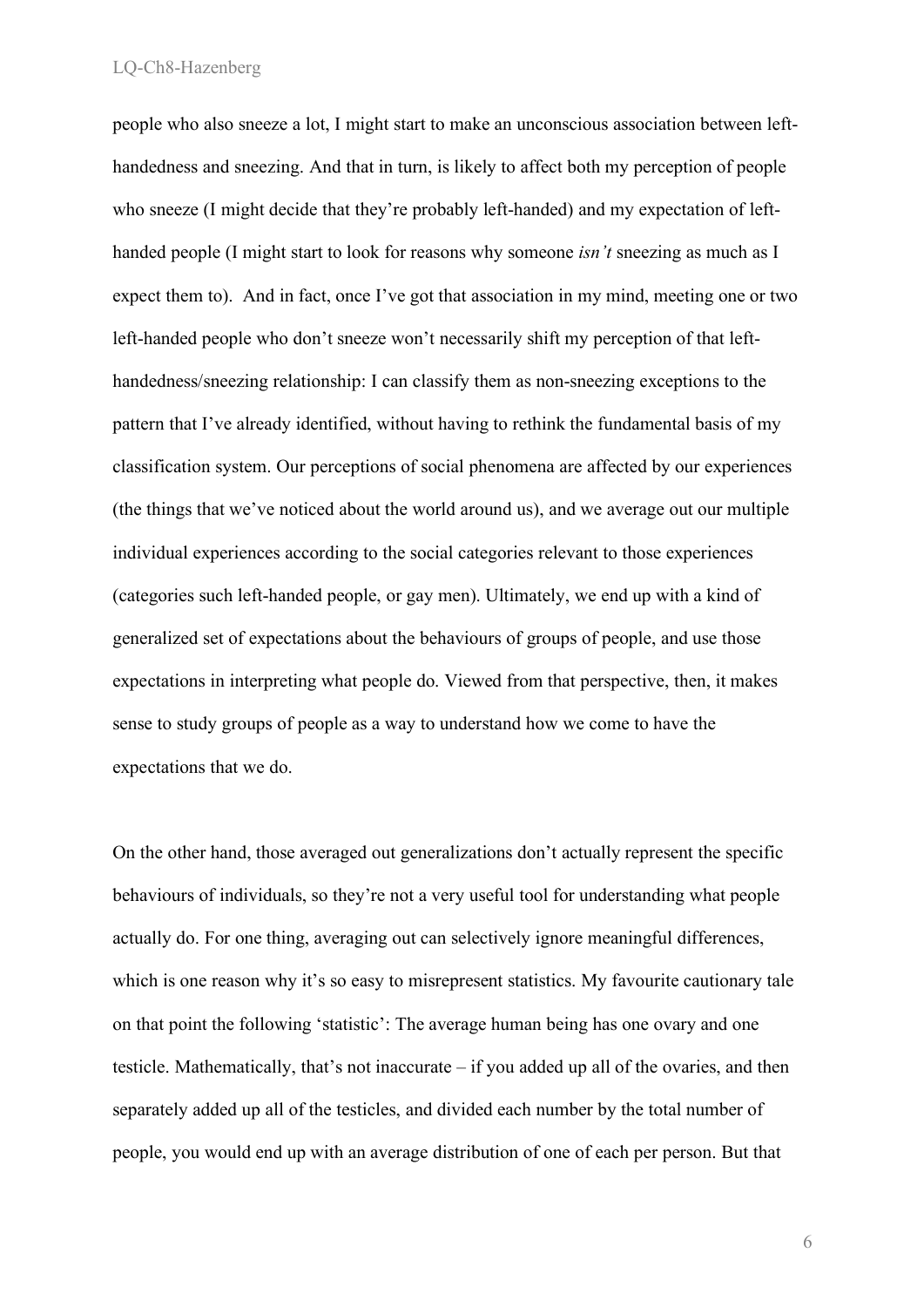ignores the reality of the distribution of ovaries and testicles, which is that for the most part, they come in mutually exclusive sets of two. The way that we calculated our 'average' erases an extremely relevant real-world distinction which significantly impacts on the plausibility of the thing that we've just calculated. A further problem with reporting 'averages' is that there are (at least) two distinct meanings of the word *average*: the first is a mathematical average, which is the adding-up-and-dividing exercise we abused a few seconds ago. The second is something closer to *normal* or *common*. It's not always obvious from a sentence which of those two meanings is intended: "Testicles and ovaries have a mean distribution of one of each per person" is *not* the same as "Normal people have one ovary and one testicle", but "The average person has one ovary and one testicle" casually invites both readings.

When we're talking about something that is as obviously incorrect as the ovary-testicle example, where each of us has strong enough independent evidence to refute the conclusion, we can laugh about how ridiculous it is. But when we're trying to understand something that isn't as easily and straightforwardly observable, we have to trust what research tells us, which in turn means that we have to trust that the research does what it says it's doing. The scientific peer review process helps with this, but good researchers are also careful about what they claim that their research shows. That doesn't mean that they don't have confidence in what they've studied, but rather that they've given a faithful account of what they've done, and they're aware of its limitations. This kind of self-reflective practice can lead to changes in methodologies and approaches, which can lead to changes in understanding. In language and gender studies, for example, there has been a massive shift in the past two or three decades from thinking about "women" and "men" as fixed and unmoving demographic categories to recognising that femininities and masculinities are emergent social identities that are shaped by social expectations, and that simultaneously help to shape what those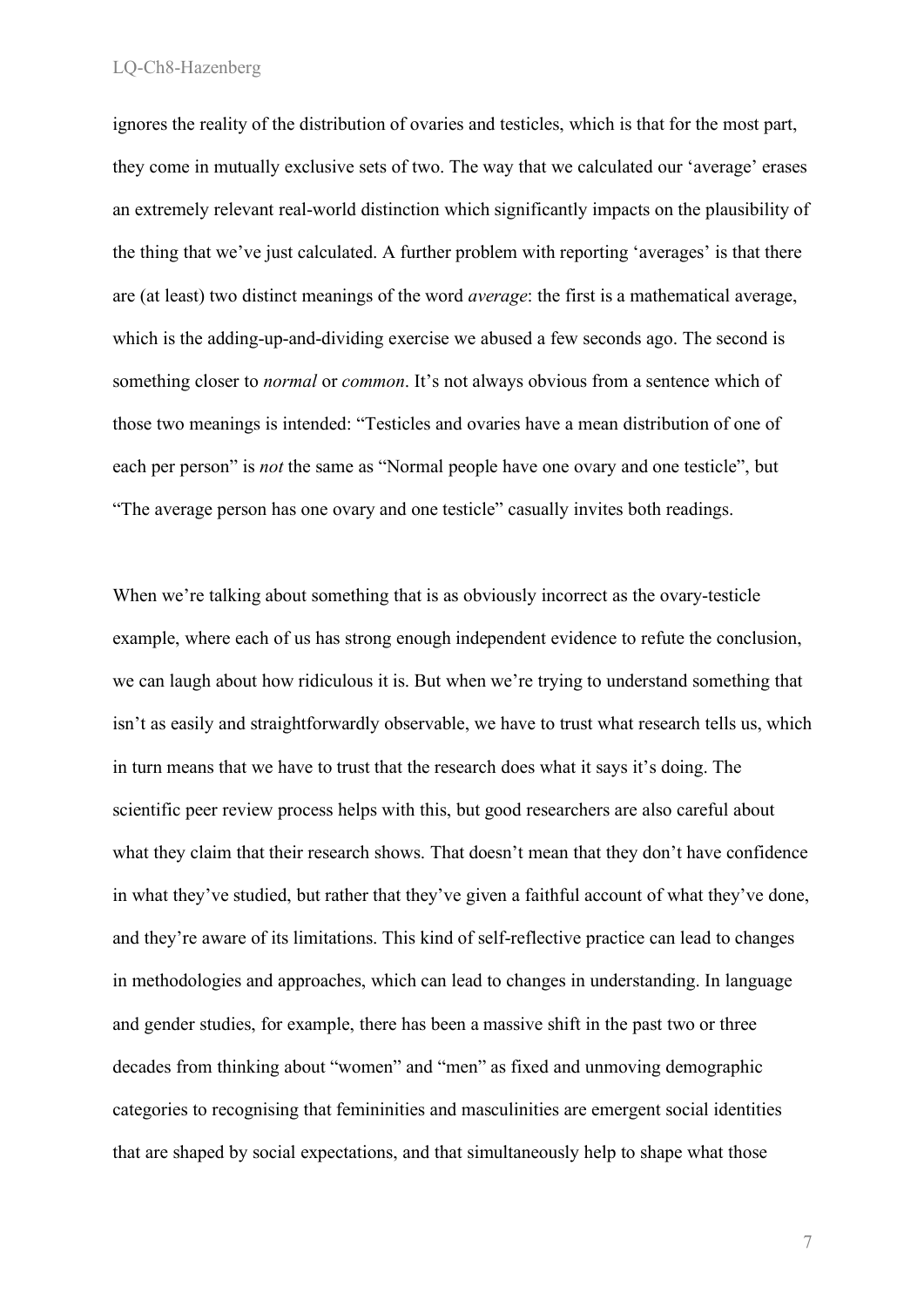expectations are. There has been a similar shift in language and sexuality studies, from trying to understand what "gay men" do with language to trying to understand how social identities of queer masculinity emerge through language use. Stereotypes are a starting point for that kind of research, but we also have to look further than what our intuitions tell us.

In the next few sections, we'll look at some of the stereotypes that exist about queer men's speech, and then at some of the research that's been done by linguists to investigate and push past those stereotypes. Then we'll think about the speech of queer women, ask ourselves why there are far fewer stereotypes about "sounding lesbian" than there are about "sounding gay", and take a look at some more research around queer women and language. Finally, with a more fleshed-out understanding of some of the basics, we'll circle back to the question that started this whole conversation: Can you tell someone's sexuality from the way they speak?

#### **Sounding gay: Masculine identities**

There's an exercise I often do with undergraduate students in language and gender classes: I give them a sheet of paper, and two minutes to write down as many stereotypes as they can about how gay men speak. At this point we're not looking for political correctness or accuracy here – I want them to produce a list of the conventional expectations and social norms that circulate in their communities and in the media that they consume. This gives us a baseline of popular perceptions of masculine sexualities, which is a great starting point for our subsequent discussions. In fact, I invite you try it out yourself: give yourself two minutes and a blank sheet of paper, and write down anything and everything that springs to mind about men who sound gay.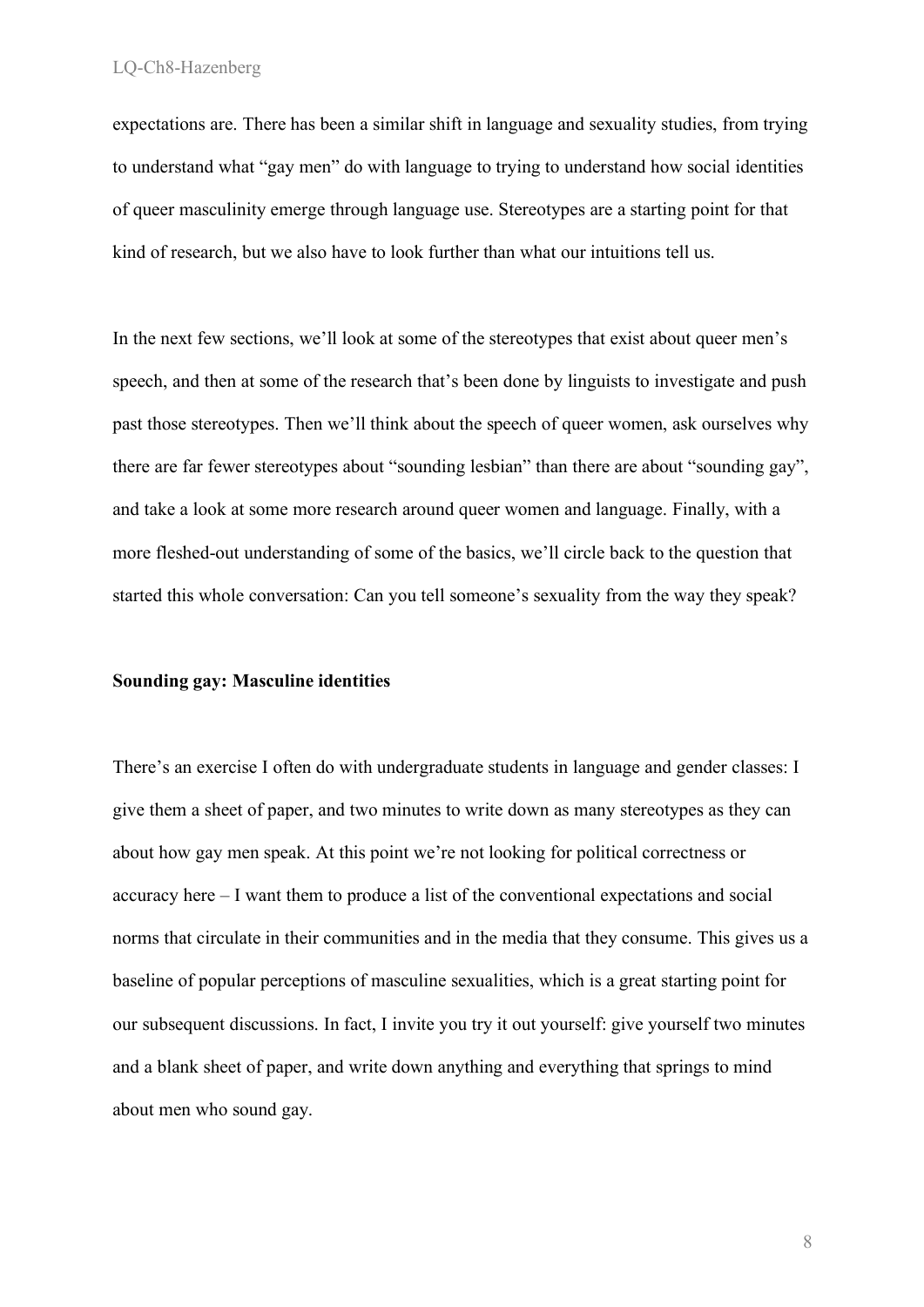After their two minutes are up, I put my students into small groups and ask them to compare their lists. There are two things that I want them to realize. The first is the richness of the stereotypes that they're aware of, once they start thinking about it. Most people can come up with a list of ten to twenty different stereotypes without too much effort, covering different dimensions of language (from pronunciation of certain sounds, to word choices, to things they do with their voices more globally). The second thing that I want my students to notice is how similar their lists are to those of their classmates. Not only are there a lot of specific stereotypes in circulation, but it seems that they come together to form a remarkably coherent package. The particular kind of gay masculinity that these stereotypes address is usually pretty consistent: it's almost always white, generally quite young and urban, and more often than not interested in fashion and interior design. These are the stereotypes that we absorb from television and film, and although they're not representative of the full range of queer masculinities that exist, they do tell us something about what we as a society notice, and how we understand the social relations between different kinds of people.

One of the persistent stereotypes about how gay men talk is that they are somehow using "women's language", or at least speaking in a feminine way. This association between queer men and femininity has been around for a long time, possibly linked to the flamboyance of particularly camp personas or to a more general classification of non-heterosexual men as being more effeminate overall. It's hard to put a date to this association, partly because in Western societies, homosexuality was historically not widely discussed or documented outside of criminal records. In England, it wasn't really until Oscar Wilde's trial in 1895 that the homosexual man became an identifiable type of person; prior to that, men might engage in specific sexual acts deemed unacceptable, but those sexual acts weren't linked to personal traits such as being educated and articulate, soft-spoken, or interested in cultural, artistic or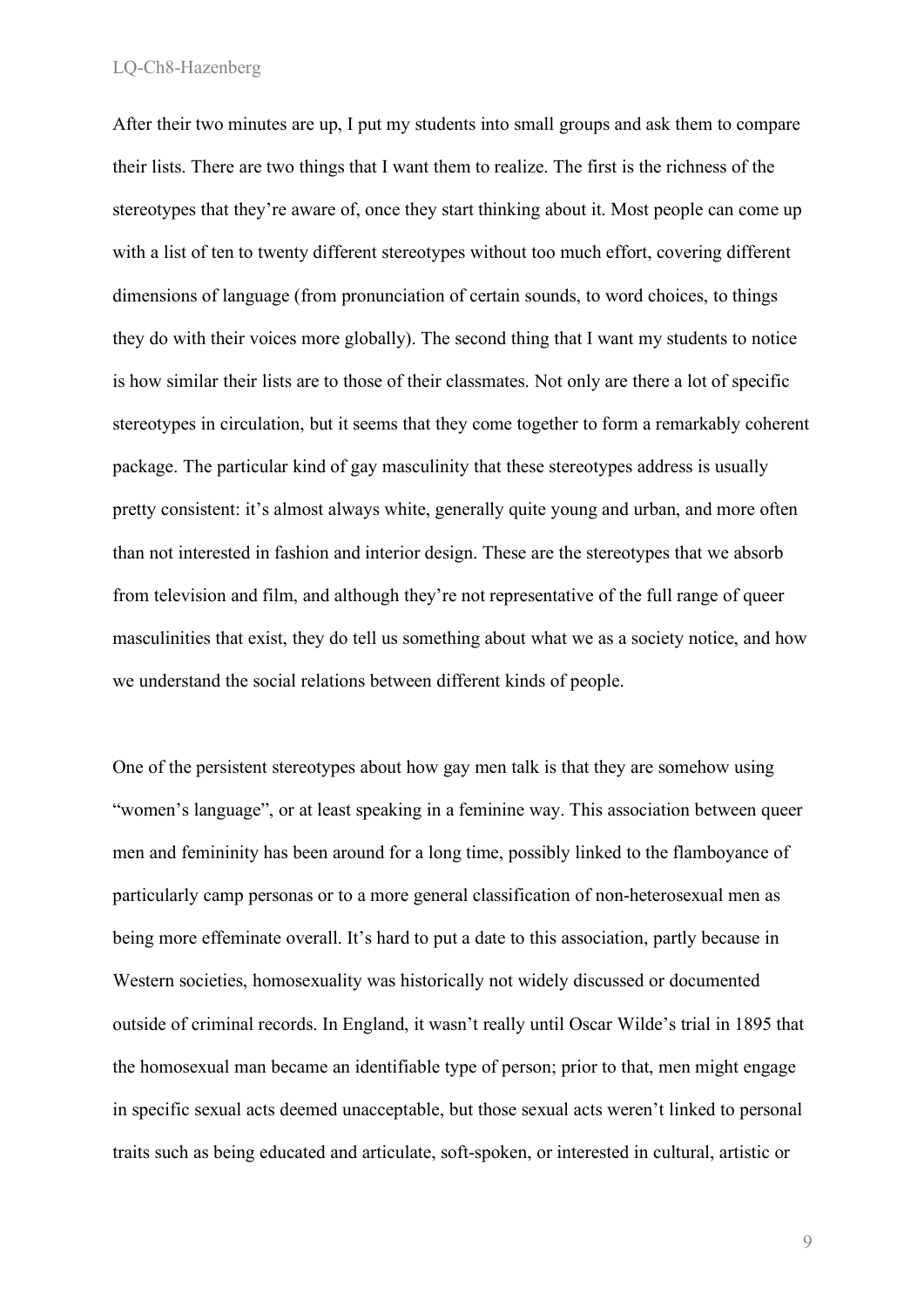aesthetic pursuits. Wilde's conviction produced a new social focus on masculinity, and a new interpretative lens for particular types of behaviour and mannerisms. Being different took on a new social meaning.

This link between effeminacy and gay male sexuality can be reflected on a linguistic level in things like the perception of word usage: gay men are said to be more descriptive than straight men (and so come closer to stereotypical women's language), particularly with respect to colours – words like *magenta* and *periwinkle* are thought of as feminine, and by extension when used by men, they seem gay. Robin Lakoff's 1973 article (and later book) called *Language and woman's place*, which more or less launched the academic field of language and gender, noted that "if a man should say ['The wall is mauve'], one might well conclude he was either imitating a woman sarcastically, or a homosexual, or an interior decorator" (Lakoff 1973: .49). Lakoff's point here is that colour precision marks either feminine attention to detail, or masculine technical specificity. This feminine attention to detail (presumably superfluous detail, since if it isn't superfluous then it would be considered a technical specification of a sort) is also linked to stereotypes of both women and gay men using more "empty" or over-the-top expressions, such as *divine*, *fabulous*, *super*, and *oh my god*. Of course, they aren't really "empty" at all, since they serve various communicative functions (showing emotional affect, aligning yourself with another speaker's position, showing that you're paying attention, etc.), but since those roles in a conversation are stereotypically seen as feminine, men who take up those roles may also be seen as effeminate. Another example of bleed-through from femininity into stereotyped gay masculinity can be found in terms of address. The phenomenon of gay men using feminine pronouns and titles (such as calling each other *girlfriend* and *Miss*, as in *Miss Jason is in a mood today*) has a similarly long track record: Gershon Legman's (1941) glossary *The*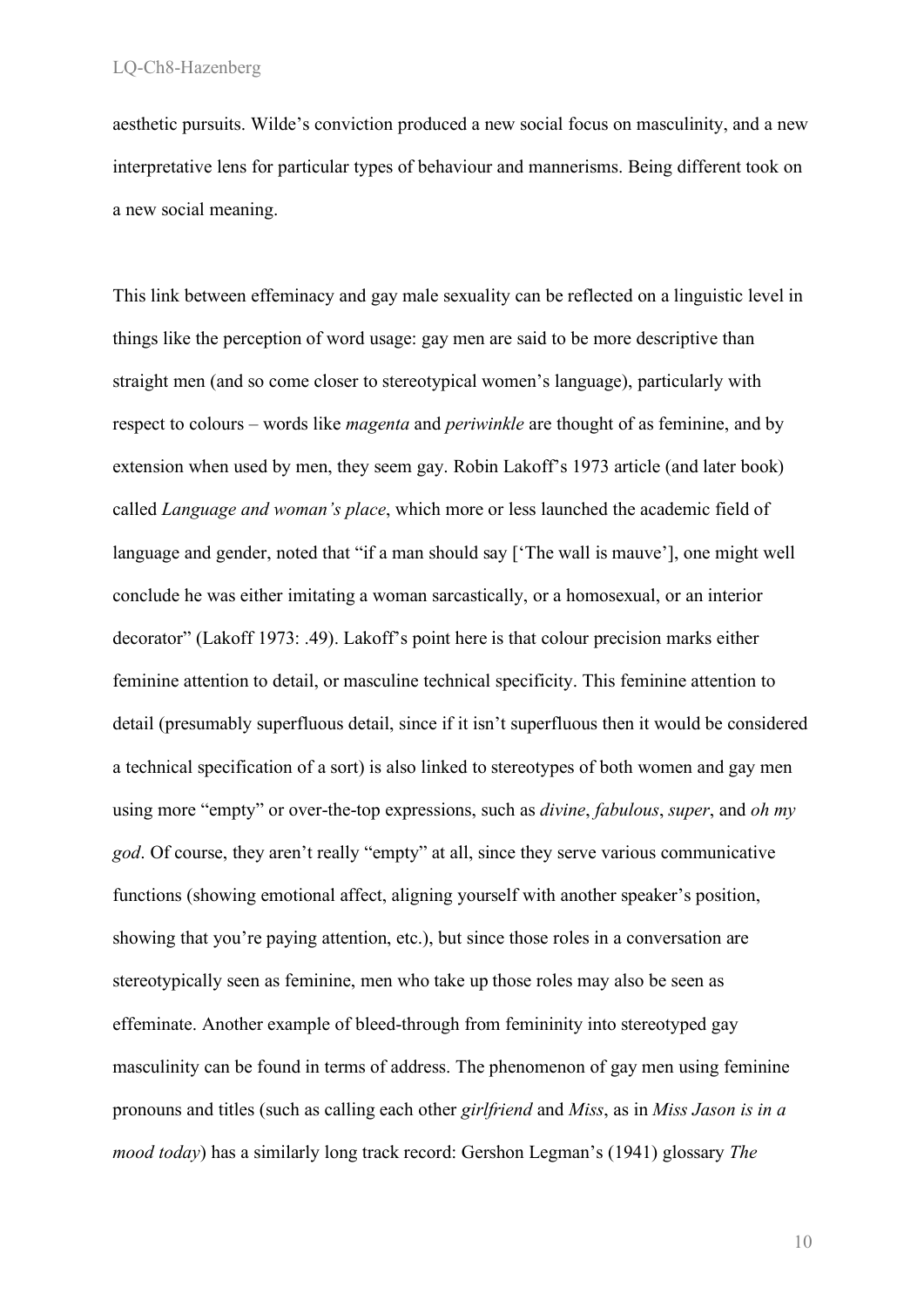*Language of homosexuality* mentions it explicitly, and it continues to circulate in film and television to this day.

On a smaller language scale, the "gay lisp" is also a long-standing stereotype – gay men are thaid to turn their etheth into TH thoundth. The precision and specificity of this observation make it a relatively easy one to examine linguistically. The difference in articulation between an S sound (which linguists represent with the symbol [s]) and a TH sound (which we represent as [θ] when it's the sound in words like *thing*, and [ð] when it's the sound in words like *this*) is basically about tongue position. For [θ] and [ð], the tip of your tongue is touching your upper teeth, and for [s] your tongue is touching a bit further back in your mouth, on the bony ridge behind your teeth. These two different places of articulation produce air friction at two different bands of frequencies, so we can figure out how far back in the mouth the tongue is positioned by recording someone's speech and analysing the acoustic characteristics in the recording. With fricatives (sounds like [s], [θ] and [ð]), the further front in the mouth the tongue is, the higher that band of frequencies is going to be; further back means lower frequencies. Generally speaking, men produce [s] sounds with a lower frequency than women: Jongman, Wayland and Wong (2000) reported mean peak frequencies of around 7.5 kHz for women, and 6.1 kHz for men. This pattern has been found in many varieties of English, and although the specific frequencies vary from place to place, women generally have significantly higher frequencies for [s] than men.

This doesn't happen in all languages, though – the effect is negligible in Japanese (Heffernan 2004) and German (Fuchs and Toda 2010), for instance – so it's not a product of biological or anatomical differences. It's a social and stylistic practice for signalling particular masculinities and femininities in English, and there have been some fairly robust differences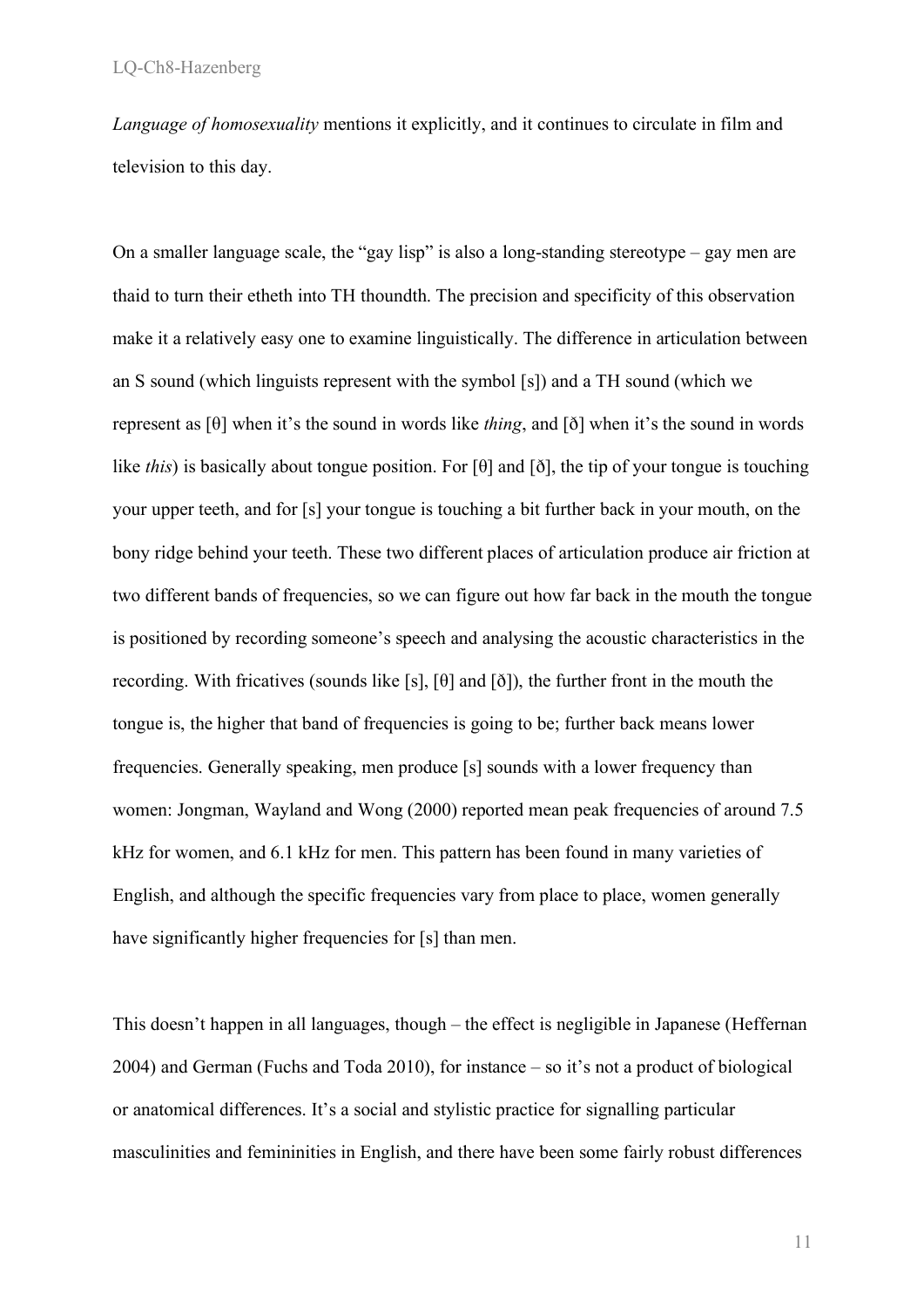reported between straight-sounding and gay-sounding men. Research in California (Zimman 2013; Podesva and Van Hofwegen 2016), in Ontario (Hazenberg 2016), and New Zealand (Hazenberg 2017) has shown three things fairly consistently. First, there is a lot of variability in /s/ production by gay men, with some producing an /s/ that is phonetically indistinguishable from straight men, while others produce something much closer in frequency to what women produce. Given the multiplicity of gay male identities and styles, this variation shouldn't really come as a surprise. Second, there are regional differences in how /s/ is produced – in other words, sounding gay doesn't mean the same thing everywhere. The social meaning of language variation is always locally conditioned. An interesting example of this comes from Copenhagen (Maegaard and Pharao 2016): depending on whether you speak the more "standard" Copenhagen Danish or the more non-standard "street" Copenhagen variety, a fronted /s/ can signal gay masculinity (standard) or toughness and immigrant masculinity (street). Being able to recognise *gay* or *tough* masculinity in Copenhagen comes down to whether or not you can differentiate between standard and street Danish – local knowledge, in other words. Finally, these acoustic studies of /s/ tell us that, even though we *call* it a "gay lisp", and we exaggerate the frontness (frontneth) of /s/ when we stereotype gay-sounding men, it never is actually pronounced as  $\theta$  or  $\delta$ . It moves forward into the range of /s/ as produced by women, but we don't have a stereotype of women lisping. We're over-generalizing and over-shooting when we perceive a "gay lisp". This is because we filter what we hear against what we expect to hear  $-$  so when we hear a man producing /s/ at a higher-than-expected frequency, we "overhear", and map it to stereotypes that we already have in our brains.

Things like /s/, *darling* and *fabulous* are clearly part of our stereotypes about how gay men speak, but we sometimes get a strong (and often accurate) sense that a man is gay even when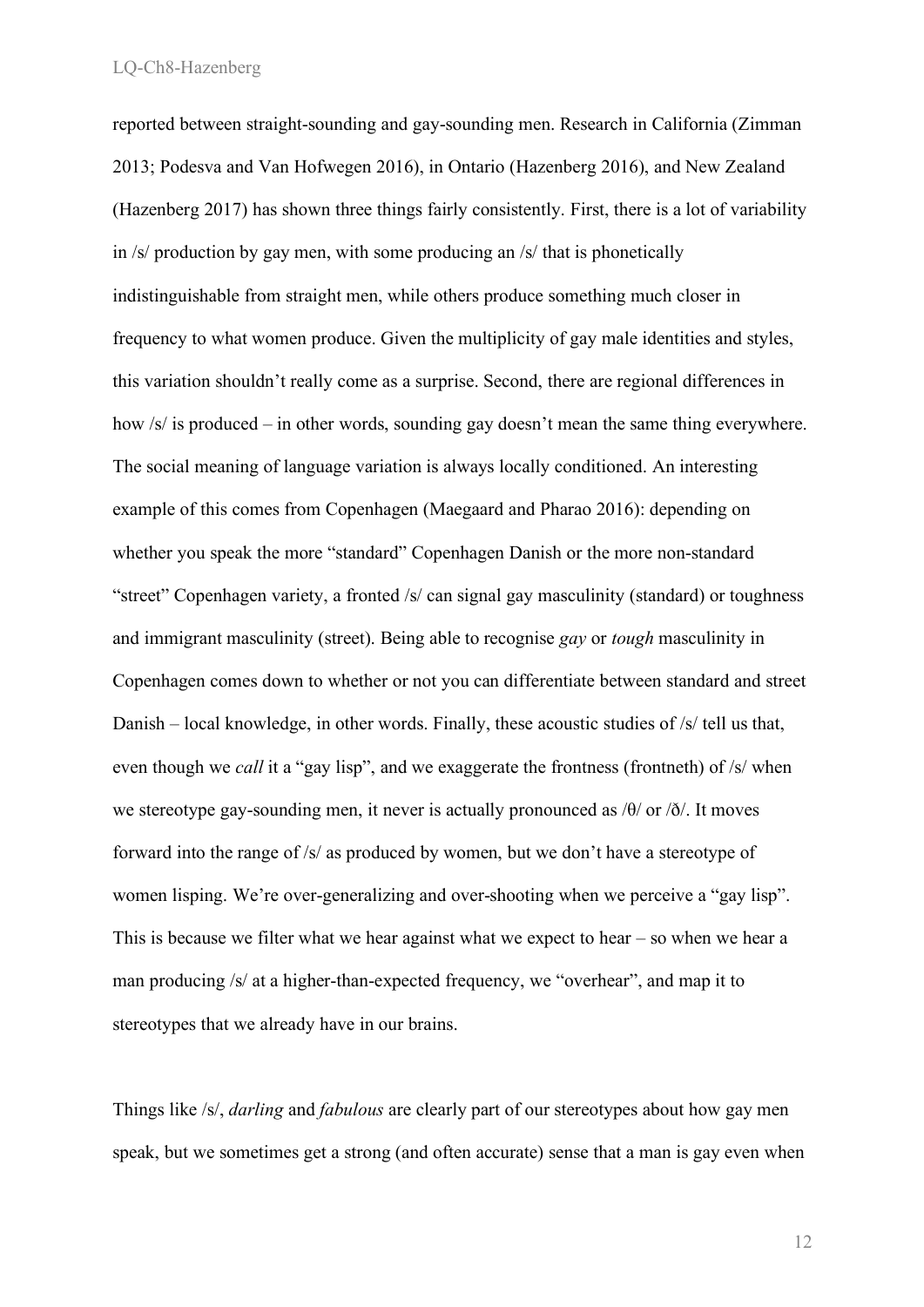we don't hear such obvious linguistic cues. The fact that we can't identify what we think we're hearing makes it hard to figure out what it might be, and so makes it trickier to study. *Tricky* doesn't mean impossible, though, and there's a group of researchers in Toronto who spent several years trying to untangle that particular knot (see Smyth and Rogers 2002 for a summary of some of their findings). They examined a range of linguistic phenomena, including: /s/ frequencies and duration, how clearly articulated certain consonants are, the relative spacing of some vowels in terms of how close to each other they're articulated, vowel duration, and voice pitch. Several other researchers have also taken a stab at the question of how a perceptually gay persona is created and understood, particularly around voice pitch and intonation (see Gaudio 1994, Levon 2006, Podesva 2006 for some examples). It seems that people are generally pretty good at inferring sexual orientation from men's speech, but that the relationship between the pitch properties of their speech and how their sexuality is categorized isn't straightforward. Those pitch properties – such as the range of frequencies that a speaker uses, how much pitch variation there is overall, and how quickly and dramatically the pitch changes – don't correlate neatly with perceptual ratings in terms of femininity, homosexuality, or other personal traits linked stereotypically with gay men.

So the picture that emerges overall from these studies is a complicated one. When we try to isolate and study linguistic phenomena in isolation, we get messy and contradictory results. What seems to be going on is that there is a whole range of linguistic resources that people can deploy to create a gay-sounding voice, and any combination of those features will produce the same perceptual effect. But there's no particular reason why two people would choose the same subset of features, so studies that look at averages across communities are losing sight of the specific strategies that people are actually using. Most contemporary research on language and sexuality falls under what Penelope Eckert (2012) would class as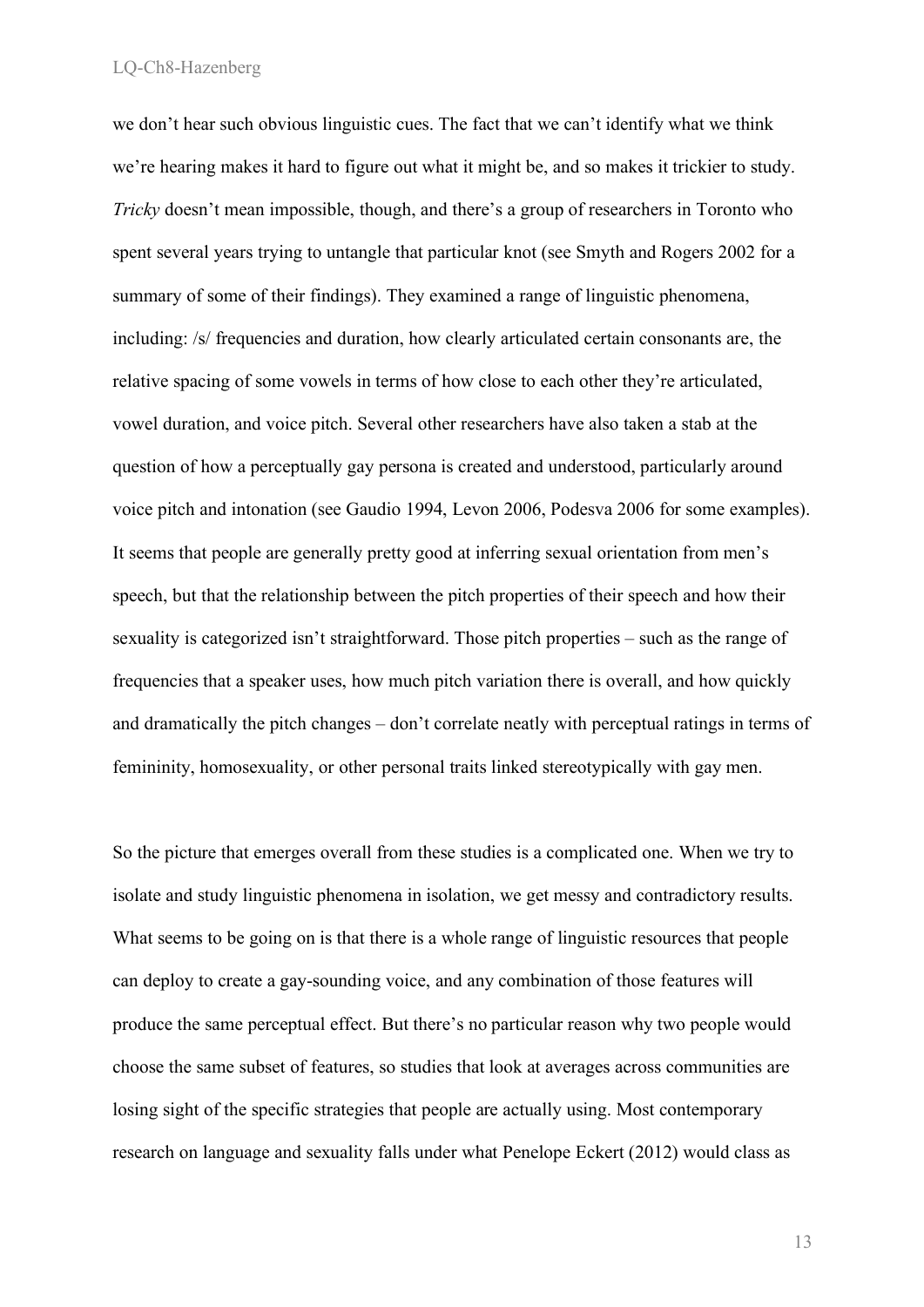the "third wave" approach to language variation, which is to look at individuals across multiple contexts, examine what they're doing and how they're doing it, and then make indexical links between the context and the social meanings that the speaker is drawing on. It's a labour-intensive approach, but it pays off in terms of the degree of detail we're able to learn about how we present our social identities through language.

# **Sounding lesbian: Feminine identities**

We started our discussion of gay-sounding speech with a brainstorming exercise, which also seems like a good place to also launch this section. Get yourself another sheet of paper, reset your timer for two minutes, and jot down all of your stereotypes about how lesbians talk.

Most people have a lot more trouble coming up with clear stereotypes about lesbian and queer women than they do about queer men, so your second list is probably shorter than your first. There also tends to be less agreement among different people. The most common response I come across has to do with voice pitch: lesbians are said to speak with a lower voice than straight women, but that generalization is nowhere near as prevalent as a lot of the stereotypes that we have about gay men. While a lower pitch is also generally true of how men talk, it's actually surprisingly uncommon for anyone to explicitly jot down "lesbians talk like men". While there may be some kind of tenuous association between lesbians and masculinity that parallels the link between gay men and femininity, it is nowhere near as clear or conscious.

So why this difference? Why aren't the two lists basically mirror images of each other? For some reason, we just don't have as clearly defined stereotypes of lesbians as we do of gay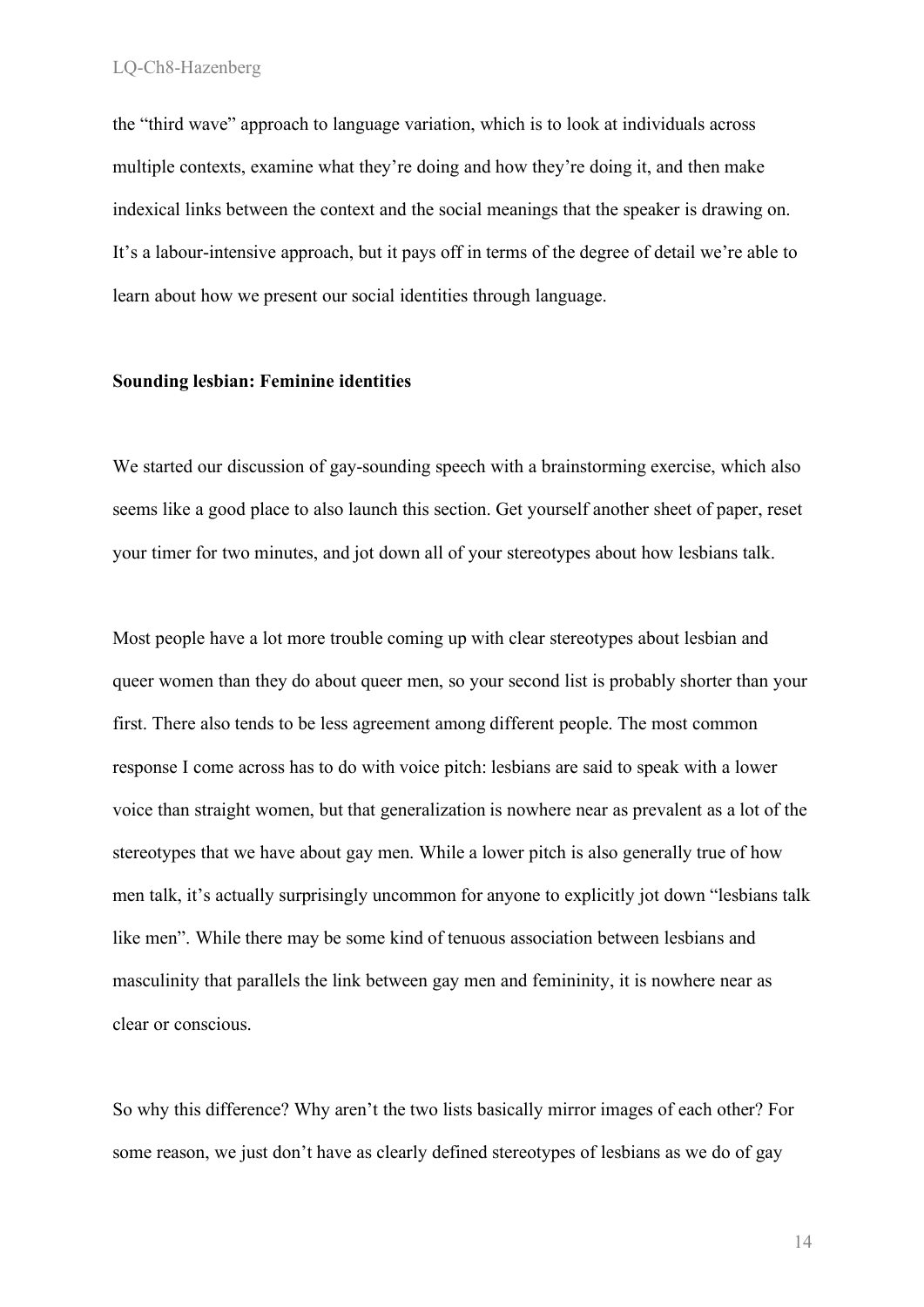men. Partly this may be because women remain generally peripheral to men across most domains, which pushes queer women even further from the centre, out into the periphery of the periphery, as it were. There are also differences in how queer men and women position themselves; Arnold Zwicky (1997) observes that gay men construct identities in opposition to straight men, but that lesbians construct identities through greater affinity with women, not through opposition. And since we tend to notice difference more than similarity, social identities built on difference are unsurprisingly more noticeable than those built on solidarity. Queen (2014) points out that there *are* tensions between groups of women, including between some lesbians and some straight women, but those tensions have failed to produce any coherent stereotypes; possibly because they are more locally-defined, they fail to pick up enough traction to become widely circulated. Historical differences in access to public space (Cameron 2011) may also have played in a role in the lack of recognizably lesbian speech styles comparable to those available to gay men.

From a linguistic perspective, pitch – the frequency at which we speak – is quite straightforward to study, and so has been looked at periodically over the course of a couple of decades. In one of the earliest studies of lesbian speech, Moonwomon-Baird (1997) compared pitch characteristics of two lesbians and two straight women, and found little evidence of pitch as a marker of sexuality. She tentatively concluded that lesbian identities are constructed through discourse rather than phonetic details, unlike what we see with queer men. A later study (Waksler 2001) found no evidence that pitch range was indicative of sexuality for women, and Lutzross (2010, cited in Podesva and Kajino 2014) compared perception and production data, finding that although female voices with digitally-lowered pitch ranges were rated as more lesbian-sounding, there was no evidence that lesbians actually made use of that perceptual property when they were speaking. Much as we saw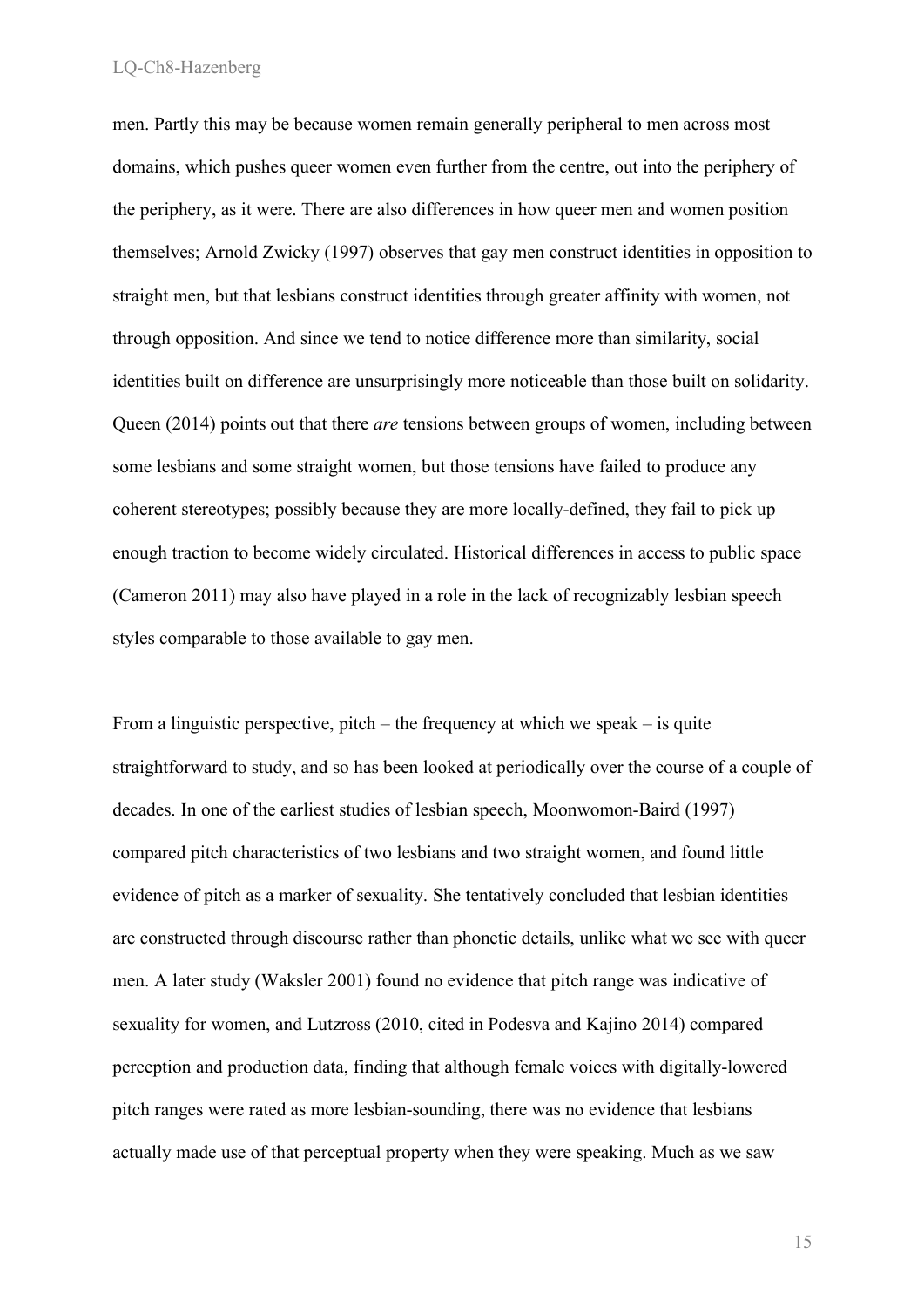with the speech of gay men, what we hear (or what we think we hear) does not necessarily reflect reality; we are categorizing as we listen, and to some extent, hearing what we want to hear. And, of course, lesbian identities are no more universal than those of gay men; just as there are different ways of being a gay man, which may be invisible to outsiders but which are nevertheless salient within the community, there are different ways of being a lesbian. Levon (2011) looked at pitch properties among two groups of lesbian women, arguing that their use of higher pitch in particular contexts reflected their divergent gender ideologies. More work needs to be done on different communities of queer women, in a way that has started to be done with queer men (see Rusty Barrett's 2017 book *From drag queens to leathermen*).

The lack of clear stereotypes does not mean, of course, that there isn't social marking going on in the speech of lesbians; it just means that we're not very good at identifying what we're attuning to. I have definitely met women who "sound lesbian" to me, and so have most of the lesbian and queer women that I know. Although much less research has been done on the speech of lesbians than on the speech of gay men, researchers (for example: Waksler 2001; Pierrehumbert et al. 2004; Munson et al. 2006; Podesva and Van Hofwegen 2016) have tackled many of the same areas, such as the acoustic properties of certain vowels and consonants, and prosodic qualities such as speech rate and segmental duration. As before, research shows varying degrees of difference between straight- and lesbian-sounding women, and very little consistency within groups of lesbian women.

As with gay-sounding men, then, it would seem that the properties of lesbian-sounding speech are hard to pin down to one or two salient features. Indeed, the situation is very likely the same as with gay men: there is a resource pool consisting of a number of linguistic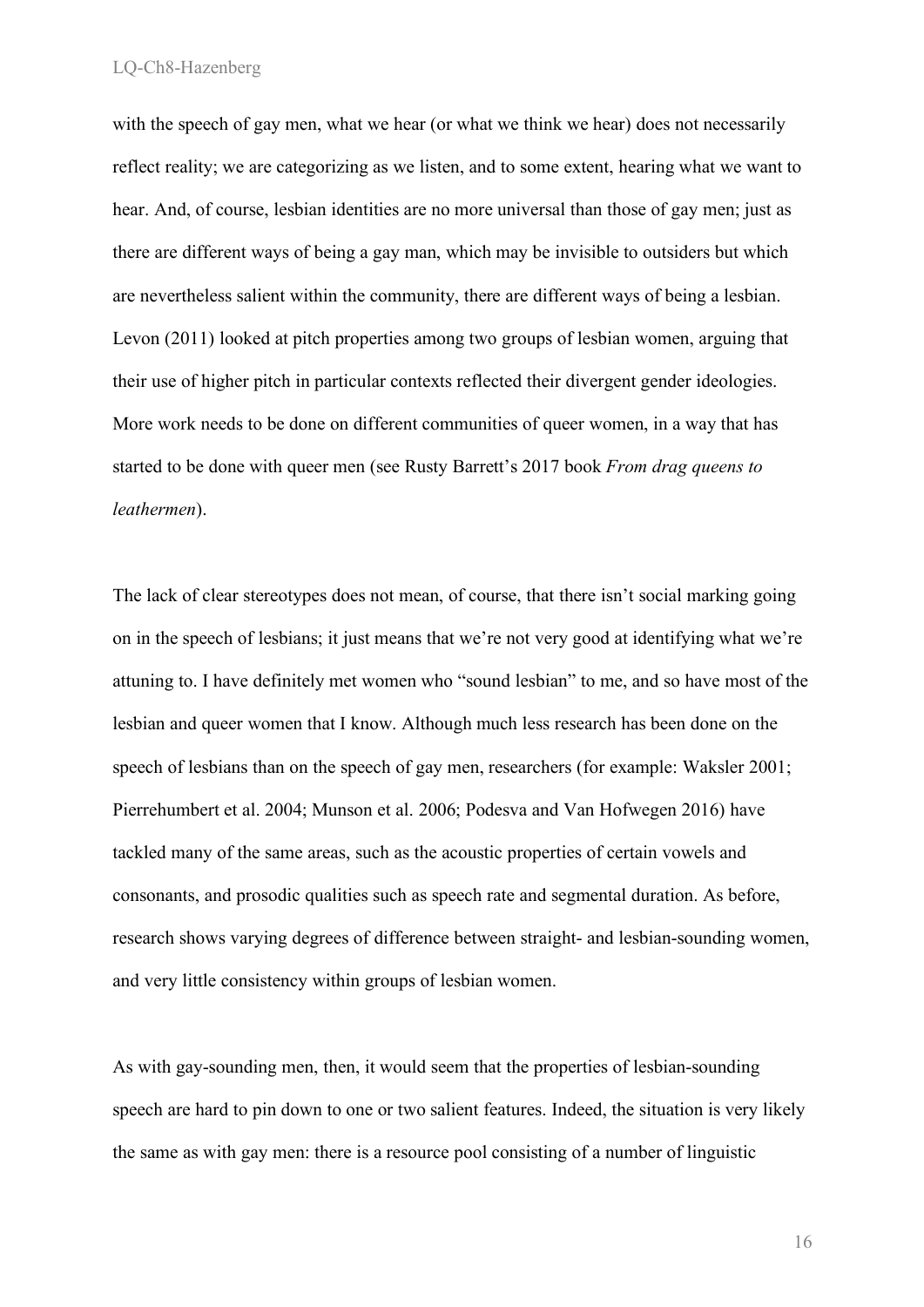features and forms which are to some extent associated with non-heterosexual femininities, and any given individual woman can draw on some subset of those resources to encode her identity through language. Which women choose which resources will depend on a number of factors, such as which style of queer femininity she wants to present, where she lives, and how interpretable she wants her identity to be – whether she wants her identity recognized by everyone, or only by people in her close-knit communities.

The linguistic evidence for the existence of lesbian-sounding speech styles is about as strong as that for gay-sounding styles; although it has been studied less often, the patterns in the findings are quite similar. The principle difference between the two situations is one of social salience. While there are a number of strong stereotypes about gay men, there are very few about queer women, and those that do exist aren't nearly as widely-spread as those of gay men.

# **Can you tell someone's sexuality from the way they speak?**

So we come back to where we started: *Can* you tell someone's sexuality from the way they speak? The short answer is, *It depends*.

It depends on whether they're presenting an identity that aligns with our expectations of what queer people sound like. If we're relying on a handful of stereotyped features popularized in the media, and someone isn't ticking those particular boxes, our intuitions may be unreliable. It also depends on how familiar we are with the range of possible identities that they might be presenting. Our knowledge of different communities – gay, lesbian, queer, online or in the real world – influences how we make sense of someone's presentation. There are straight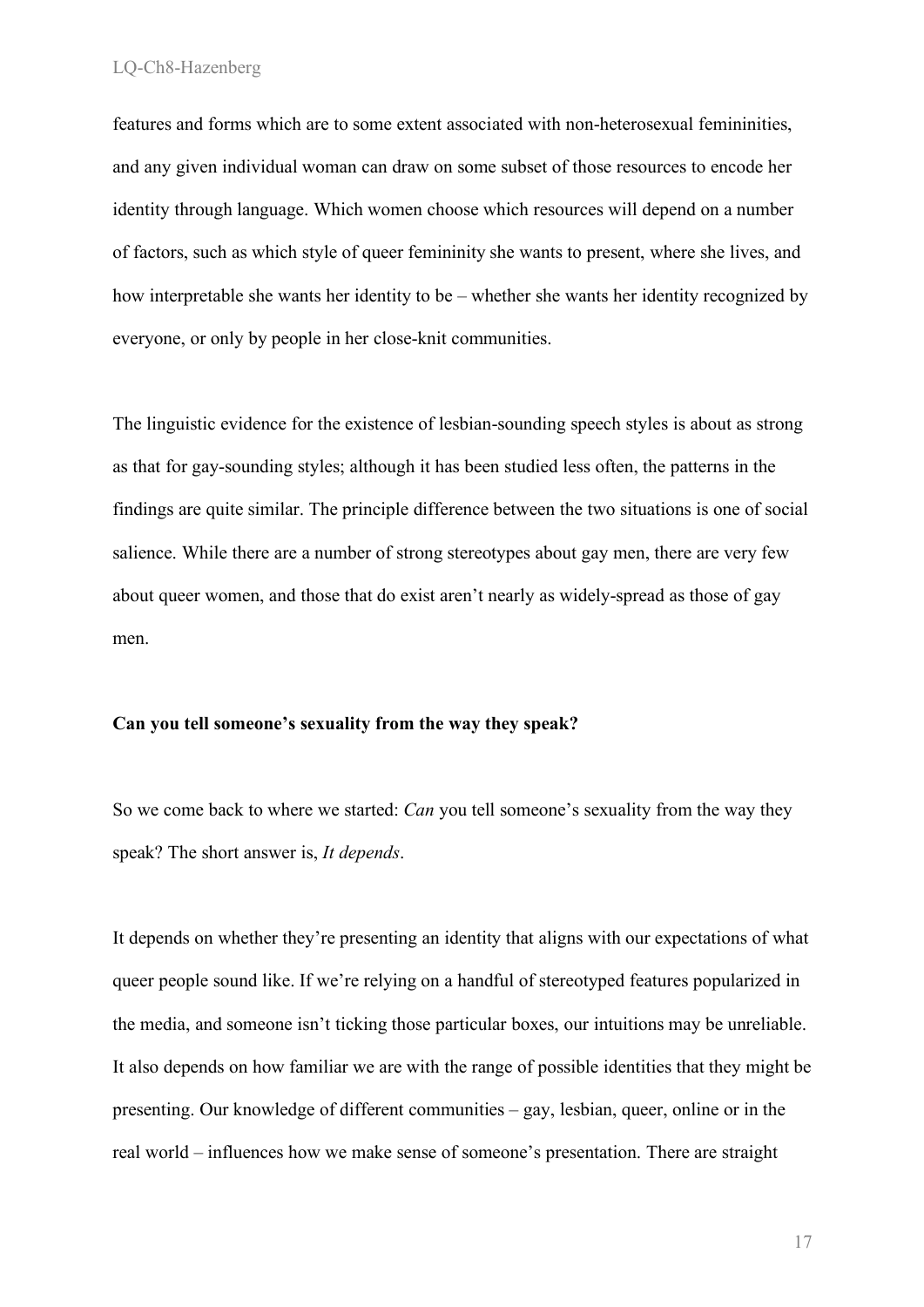cultures and communities that we might not be able to categorize accurately, either – so it depends on whether we have enough local knowledge to tease sexuality apart from other dimensions of their identity. We are always presenting multiple identities, and there may be bleed-through from one into the other. Think of my sister's Italian colleague, whose European flamboyance was misunderstood as Canadian gay masculinity.

Ultimately, whether or not we can tell someone's sexuality from their language depends on whether they're choosing to make their sexuality known to us. Although we may have a strong nosy urge to categorize people's sexuality, they are under no obligation to fill us in.

# **Further Reading**

For the general question of the way in which language might reflect sexuality, see Barrett (2017), Cameron and Kulick (2003) and Livia and Hall (eds.) (1997).

# **References**

- Barrett, Rusty. (2017). *From drag queens to leathermen: Language, gender, and gay male subcultures.* New York: Oxford University Press.
- Cameron, Deborah. (2011). Sociophonetics and sexuality: A discussion. *American Speech* 86(1): 98–103. DOI: 10.1215/00031283-1277537
- Cameron, Deborah and Don Kulick. (2003). *Language and sexuality*. Cambridge and New York: Cambridge University Press.
- Eckert, Penelope. (2012). Three waves of variation study: The emergence of meaning in the study of sociolinguistic variation. *Annual Review of Anthropology* 41, 87–100. DOI: 10.1146/annurev-anthro-092611-145828

Fuchs, Susanne and Martine Toda. (2010). Do differences in male versus female /s/ reflect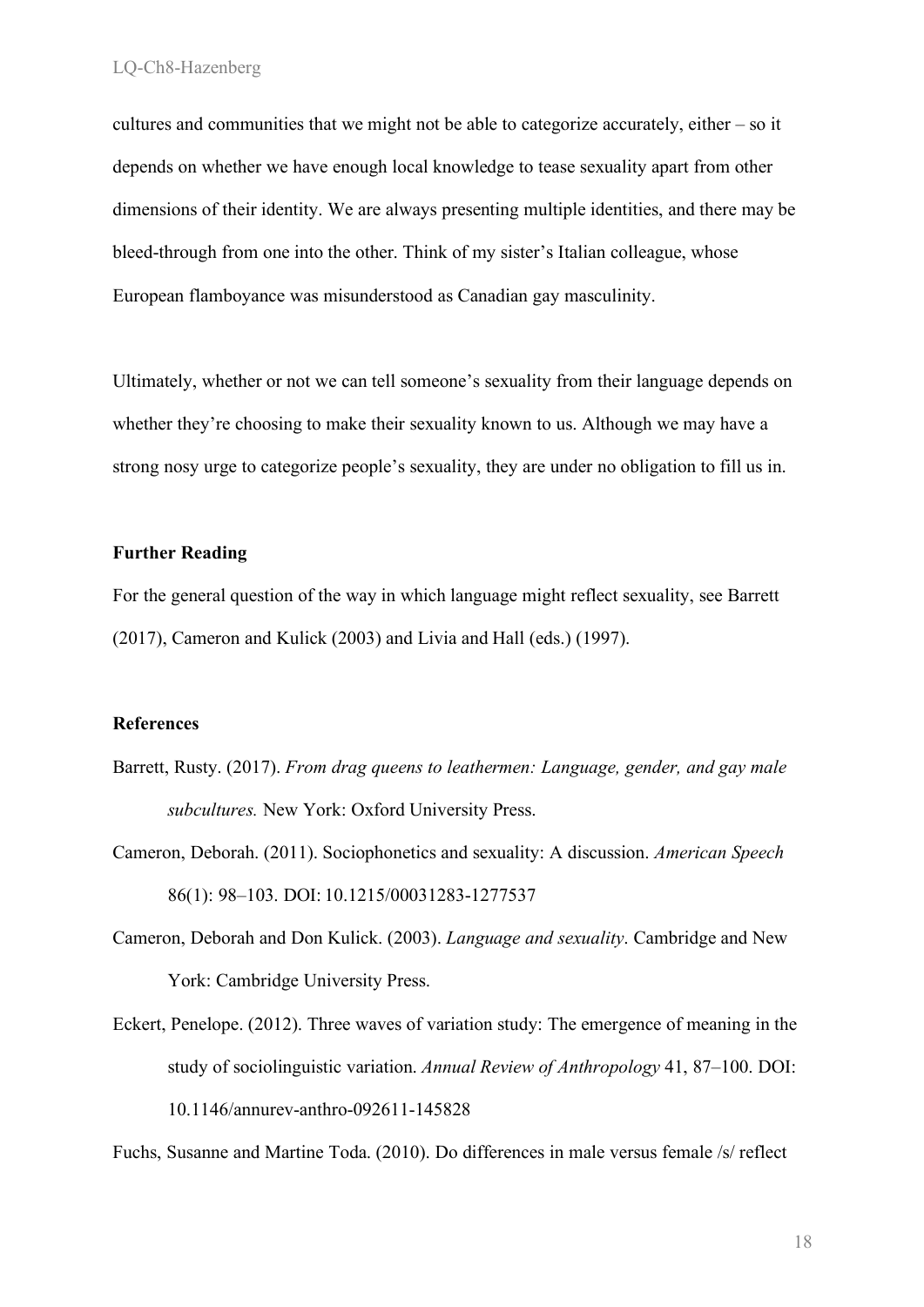biological or sociophonetic factors? In Susanne Fuchs and Martine Toda (eds.), *Interface explorations: Turbulent sounds: An interdisciplinary guide*, 281–302. Berlin: Walter de Gruyter.

- Gaudio, Rudolf P. (1994). Sounding gay: Pitch properties in the speech of gay and straight men. *American Speech* 69(1), 30-57. DOI: 10.2307/455948
- Hazenberg, Evan. (2016). Walking the straight and narrow: Linguistic choice and gendered presentation. *Gender and Language* 10(2), 270–294. DOI: 10.1558/genl.v10i2.19812
- Hazenberg, Evan. (2017). *Liminality as a lens on social meaning: A cross-variable study of gender in New Zealand English.* PhD thesis. Wellington, New Zealand: Victoria University of Wellington.
- Heffernan, Kevin. (2004). Evidence from HNR that /s/ is a social marker of gender. *Toronto Working Papers in Linguistics* 23(2), 71–84.
- Jongman, Allard, Ratree Wayland and Serena Wong. (2000). Acoustic characteristics of English fricatives. *Journal of the Acoustical Society of America* 108(3): 1252–1263. DOI: 10.1121/1.1288413
- Lakoff, Robin. (1973). Language and woman's place. *Language in Society* 2(1), 45–80. DOI: 10.1017/S0047404500000051
- Legman, Gershon. (1941). The language of homosexuality: An American glossary. Reprinted in Deborah Cameron and Don Kulick (eds.) (2006), *The language and sexuality reader*, 19–32. Abingdon and New York: Routledge.
- Levon, Erez. (2006). Hearing "gay": Prosody, interpretation, and the affective judgments of men's speech. *American Speech* 81(1), 56–78. DOI: 10.1215/00031283-2006-003
- Levon, Erez. (2011). Teasing apart to bring together: Gender and sexuality in variationist research. *American Speech* 86(1), 69–84. DOI: 10.1215/00031283-1277519
- Livia, Anna and Kira Hall (eds.). (1997). *Queerly phrased: Language, gender, and sexuality*.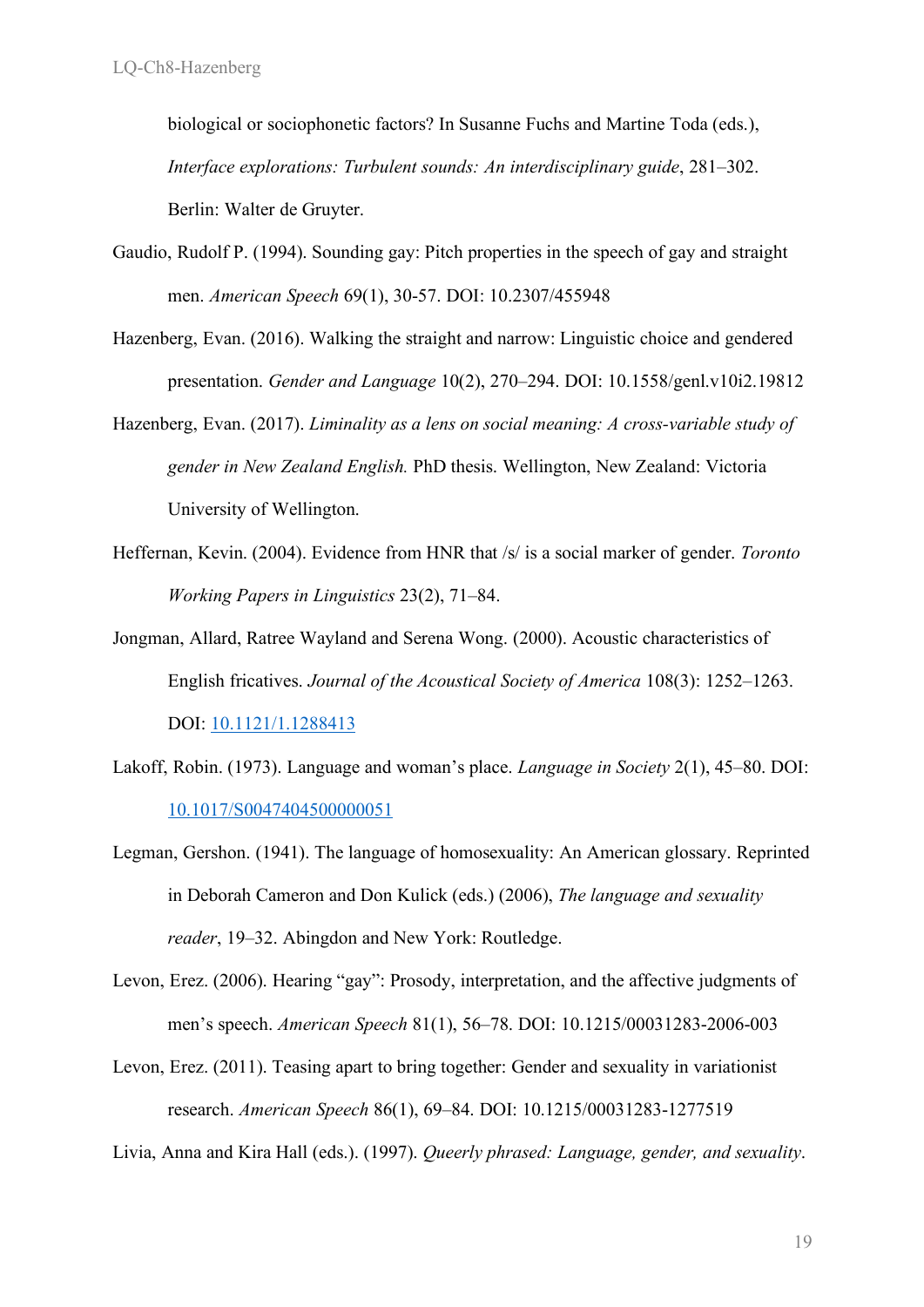Oxford: Oxford University Press.

- Lutzross, Auburn. (2010). *You sound like a lesbian: Sociophonetic stereotypes of lesbian speech*. Unpublished BA thesis. Amhurst, MA: Hampshire College.
- Maegaard, Marie and Nicolai Pharao. (2016). /s/ variation and perceptions of male sexuality in Denmark. In Erez Levon and Ronald Beline Mendez (eds.), *Language, sexuality, and power*, 33–104. New York: Oxford University Press.
- Moonwomon-Baird, Birch. (1997). Toward the study of lesbian speech. In Anna Livia & Kira Hall (eds.), *Queerly phrased: Language, gender, and sexuality*, 202–213. New York: Oxford University Press.
- Munson, Benjamin, Elizabeth C. McDonald, Nancy L. Deboe and Aubrey R. White. (2006). The acoustic and perceptual bases of judgments of women and men's sexual orientation from read speech. *Journal of Phonetics* 34(2), 202–240. DOI: 10.1016/j.wocn.2005.05.003
- Niedzielski, Nancy. (1999). The effect of social information on the perception of sociolinguistic variables. *Journal of Language and Social Psychology* 18(1), 62–85.
- Podesva, Robert J. (2006). Intonational variation and social meaning: Categorical and phonetic aspects. *University of Pennsylvania Working Papers in Linguistics* 12(2), 189–202.
- Podesva, Robert J. and Kajino. (2014). Sociophonetics, gender, and sexuality. In Susan Ehrlich, Miriam Meyerhoff and Janet Holmes (eds.), *The handbook of language, gender, and sexuality*, 2nd ed., 103-122. Hoboken, NJ: John Wiley & Sons.
- Podesva, Robert J. and Janneke Van Hofwegen. (2016). /s/exuality in smalltown California: Gender normativity and the acoustic realization of /s/. In Erez Levon and Ronald Beline Mendez (eds.), *Language, sexuality, and power*, 168-188. New York: Oxford University Press.